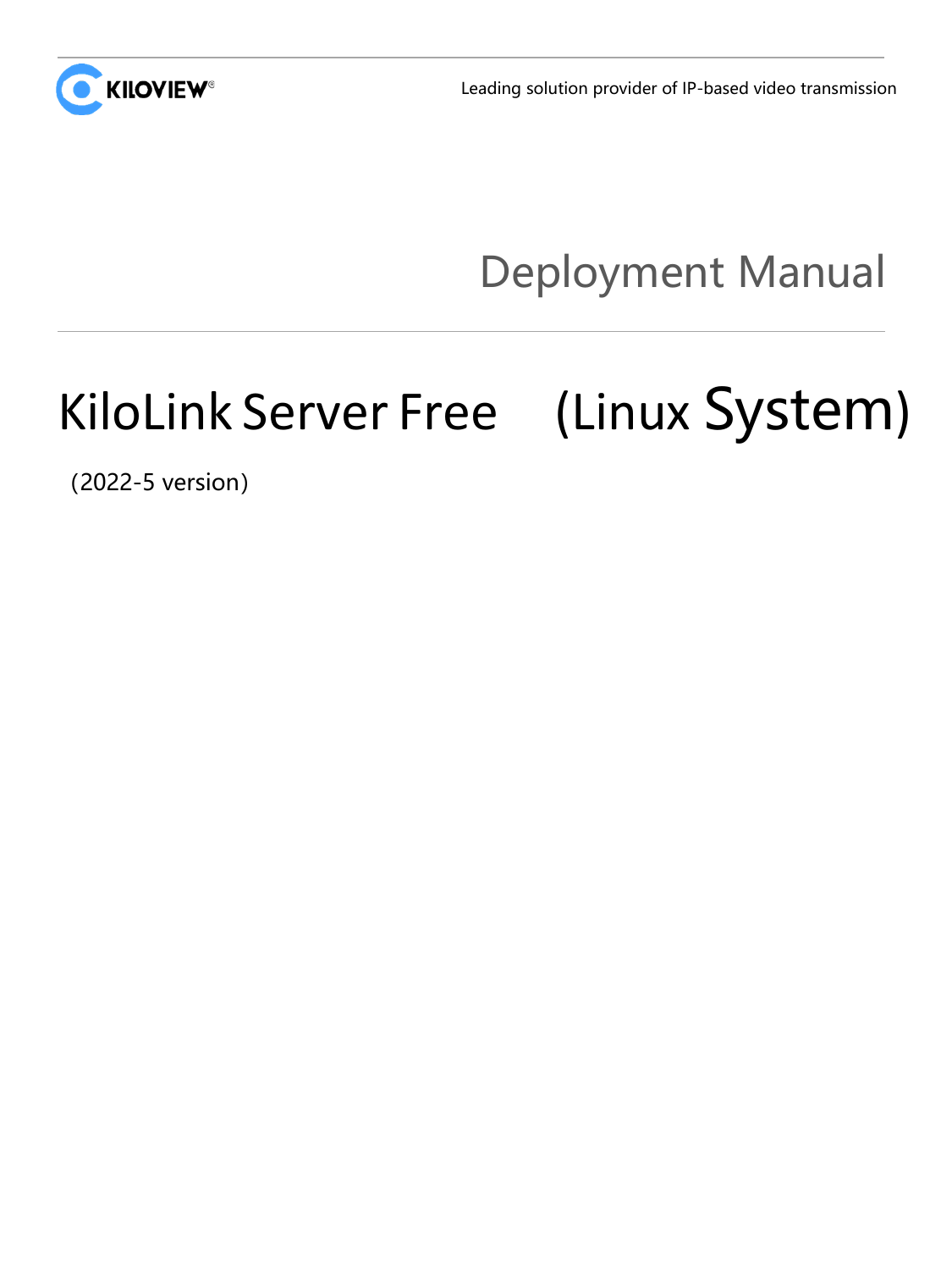

## **1 KiloLink Server Free Deployment**

## **1.1 Preparations**

(1) Hardware

Processor: Intel Core i3 CPU or higher

Hard disk: 64G hard disk or higher

RAM: 4GB RAM or higher

(2) Software

Operating system: Linux64-bit operating system(Ubuntu 18.04+ / Debian 9+)

(3) Network

IP address: one public IP address

Bandwidth: Plan according to the network situation, it is recommended to configure at

least 4Mbps.

Port: The server needs to use the following ports. If there is a firewall in the server's network, the related ports need to be opened. Therefore, please make sure below ports are open.

| <b>Port</b> | <b>Protocol</b> |
|-------------|-----------------|
| 83          | <b>TCP</b>      |
| 50000       | <b>UDP</b>      |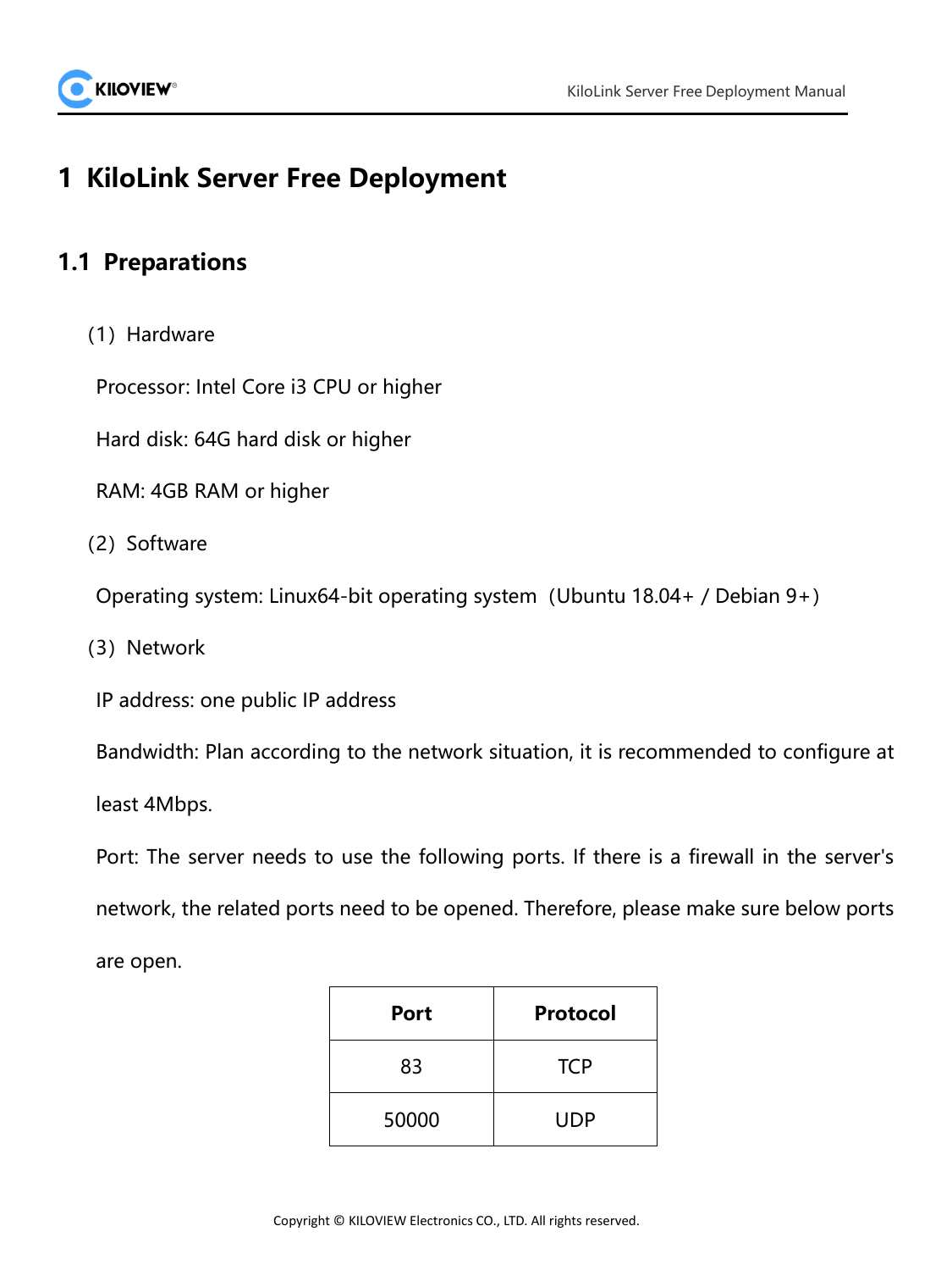

## **1.2 Logging In**

Login to the server by remote terminal software, Xshell or PuTTy is recommended

Xshell download link: <https://www.netsarang.com/zh/xshell-download/>

PuTTy download link: <https://www.chiark.greenend.org.uk/~sgtatham/putty/latest.html>

1) After downloading and installing, enter the server IP address in the new session, and

chooses "SSH" protocol. The port number is 22 by default. Click "OK" when finished

| Properties of 192.168.31.26                                                                                                                                                                                                                                                                                                                                                                                                        |                                                                                      |                                                                                                        |   | ?      | × |
|------------------------------------------------------------------------------------------------------------------------------------------------------------------------------------------------------------------------------------------------------------------------------------------------------------------------------------------------------------------------------------------------------------------------------------|--------------------------------------------------------------------------------------|--------------------------------------------------------------------------------------------------------|---|--------|---|
| Category:                                                                                                                                                                                                                                                                                                                                                                                                                          |                                                                                      |                                                                                                        |   |        |   |
| <b>□ Connection</b><br>$\Box$ Authentication<br>Login Prompts<br>Login Scripts<br>$\Box$ SSH<br>- Security<br><b>Tunneling</b><br><b>SFTP</b><br>$-TELNET$<br><b>RLOGIN</b><br>$-$ SERIAL<br>- Proxy<br>-Keep Alive<br>$\Box$ Terminal<br><b>Keyboard</b><br>- VT Modes<br>- Advanced<br>Appearance<br>- Window<br><b>Highlight</b><br><b>E</b> Advanced<br>- Trace<br>i Bell<br>Logging<br>File Transfer<br>-X/YMODEM<br>: ZMODEM | Connection<br>General<br>Name:<br>Protocol:<br>Host:<br>Port Number:<br>Description: | server name<br><b>SSH</b><br>server IP address<br>췌<br>22                                              | ۸ |        |   |
|                                                                                                                                                                                                                                                                                                                                                                                                                                    | Reconnect<br>Interval:<br><b>TCP Options</b><br>Use Nagle's algorithm                | Reconnect automatically if connection is terminated unexpectedly<br>÷<br>Limit: $ 0$<br>$\circ$<br>sec |   | min    |   |
|                                                                                                                                                                                                                                                                                                                                                                                                                                    |                                                                                      | Connect<br>OK                                                                                          |   | Cancel |   |

(2) Enter the username and password in the pop-up dialog box, the users need "sudo" to obtain management authorization or login as the root user. Enter the following commands in the terminal:

sudo su -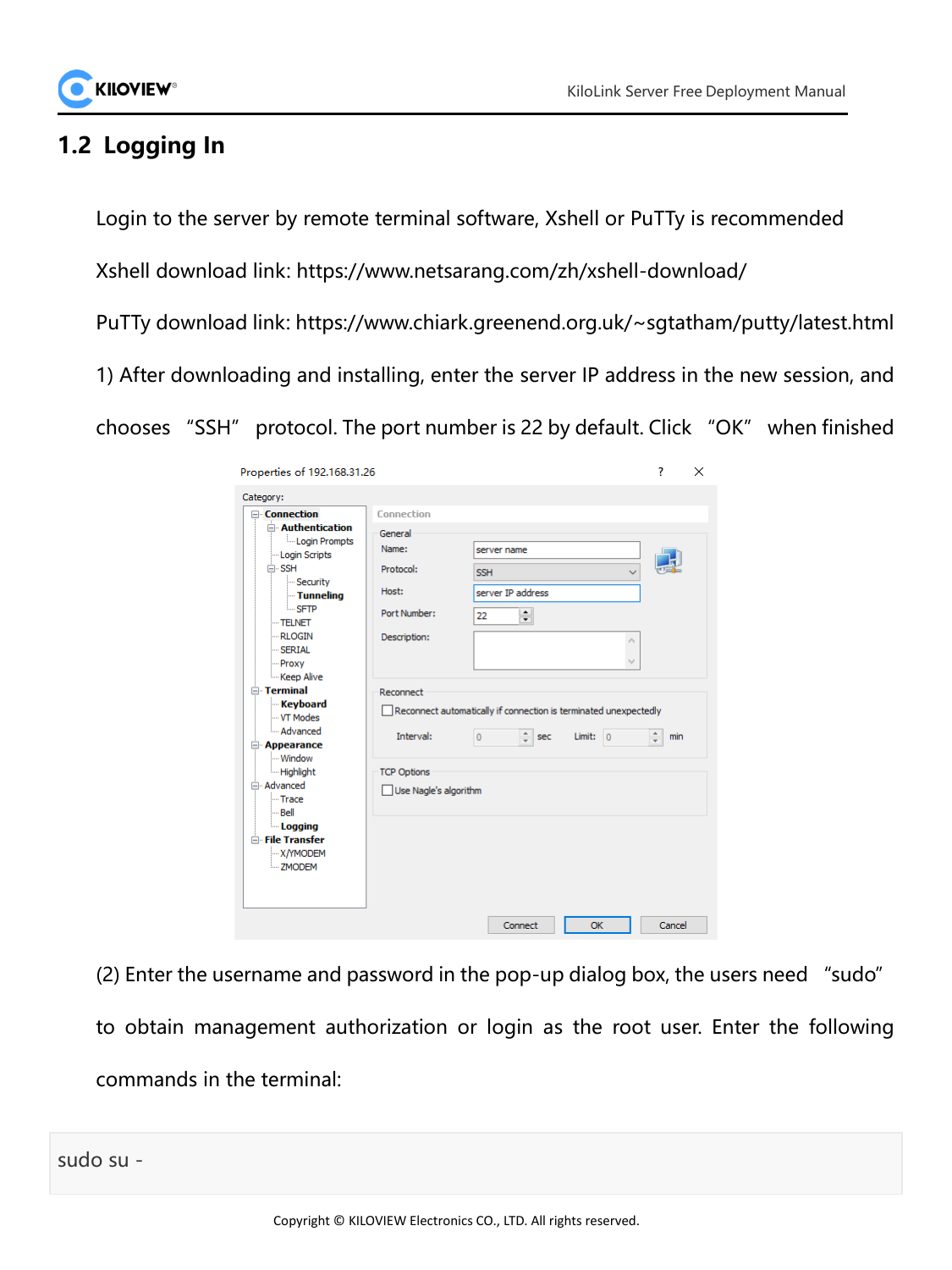## **1.3 Deployment steps**

### **1.1.1 Step 1: Install docker**

Enter the command in the terminal window:

curl -fsSL https://get.docker.com | bash

|                                         | root@VM-4-13-ubuntu:/home# curl -fsSL https://get.docker.com   bash                                         |
|-----------------------------------------|-------------------------------------------------------------------------------------------------------------|
|                                         | # Executing docker install script, commit: 93d2499759296ac1f9c510605fef85052a2c32be                         |
| + sh -c 'apt-get update -gg >/dev/null' |                                                                                                             |
|                                         | + sh -c 'DEBIAN FRONTEND=noninteractive apt-get install -y -qq apt-transport-https ca-certificates curl >/d |
| ev/null'                                |                                                                                                             |
|                                         | + sh -c 'curl -fsSL "https://download.docker.com/linux/ubuntu/qpq"   qpq --dearmor --yes -o /usr/share/keyr |
| ings/docker-archive-keyring.gpg'        |                                                                                                             |
|                                         | + sh -c 'echo "deb [arch=amd64 signed-by=/usr/share/keyrings/docker-archive-keyring.gpg] https://download.d |
|                                         | ocker.com/linux/ubuntu focal stable" > /etc/apt/sources.list.d/docker.list'                                 |
| + sh -c 'apt-get update -gg >/dev/null' |                                                                                                             |
|                                         | + sh -c 'DEBIAN FRONTEND=noninteractive apt-get install -y -qq --no-install-recommends docker-ce-cli docke  |
| r-scan-plugin docker-ce >/dev/null'     |                                                                                                             |
| + version gte 20.10                     |                                                                                                             |
| $+111 - 211111$                         |                                                                                                             |
| $+$ return $0$                          |                                                                                                             |
|                                         | + sh -c 'DEBIAN FRONTEND=noninteractive apt-get install -y -gg docker-ce-rootless-extras >/dev/null'        |
| + sh -c 'docker version'                |                                                                                                             |
| Client: Docker Engine - Community       |                                                                                                             |
| Version:                                | 20.10.8                                                                                                     |
| API version:                            | 1.41                                                                                                        |
| Go version:                             | gol.16.6                                                                                                    |
| Git commit:                             | 3967b7d                                                                                                     |
| Built:                                  | Fri Jul 30 19:54:27 2021                                                                                    |
| 0S/Arch:                                | linux/amd64                                                                                                 |
| Context:                                | default                                                                                                     |
| Experimental:                           | true                                                                                                        |
| Server: Docker Engine - Community       |                                                                                                             |
| Engine:                                 |                                                                                                             |
| Version:                                | 20.10.8                                                                                                     |
| API version:                            | 1.41 (minimum version 1.12)                                                                                 |
| Go version:                             | gol.16.6                                                                                                    |
| Git commit:                             | 75249d8                                                                                                     |
| Built:                                  | Fri Jul 30 19:52:33 2021                                                                                    |
| 0S/Arch:                                | linux/amd64                                                                                                 |
| Experimental:                           | false                                                                                                       |
| containerd:                             |                                                                                                             |
| Version:                                | 1.4.9                                                                                                       |
| GitCommit:                              | e25210fe30a0a703442421b0f60afac609f950a3                                                                    |
| runc:                                   |                                                                                                             |
| Version:                                | 1.0.1                                                                                                       |
| GitCommit:                              | $v1.0.1 - 0 - q4144b63$                                                                                     |
| docker-init:                            |                                                                                                             |
| Version:                                | 0.19.0                                                                                                      |
| GitCommit:                              | de40ad0                                                                                                     |

## **1.1.2** Step 2: Pull images

Docker pull kiloview/kilolinkserverfree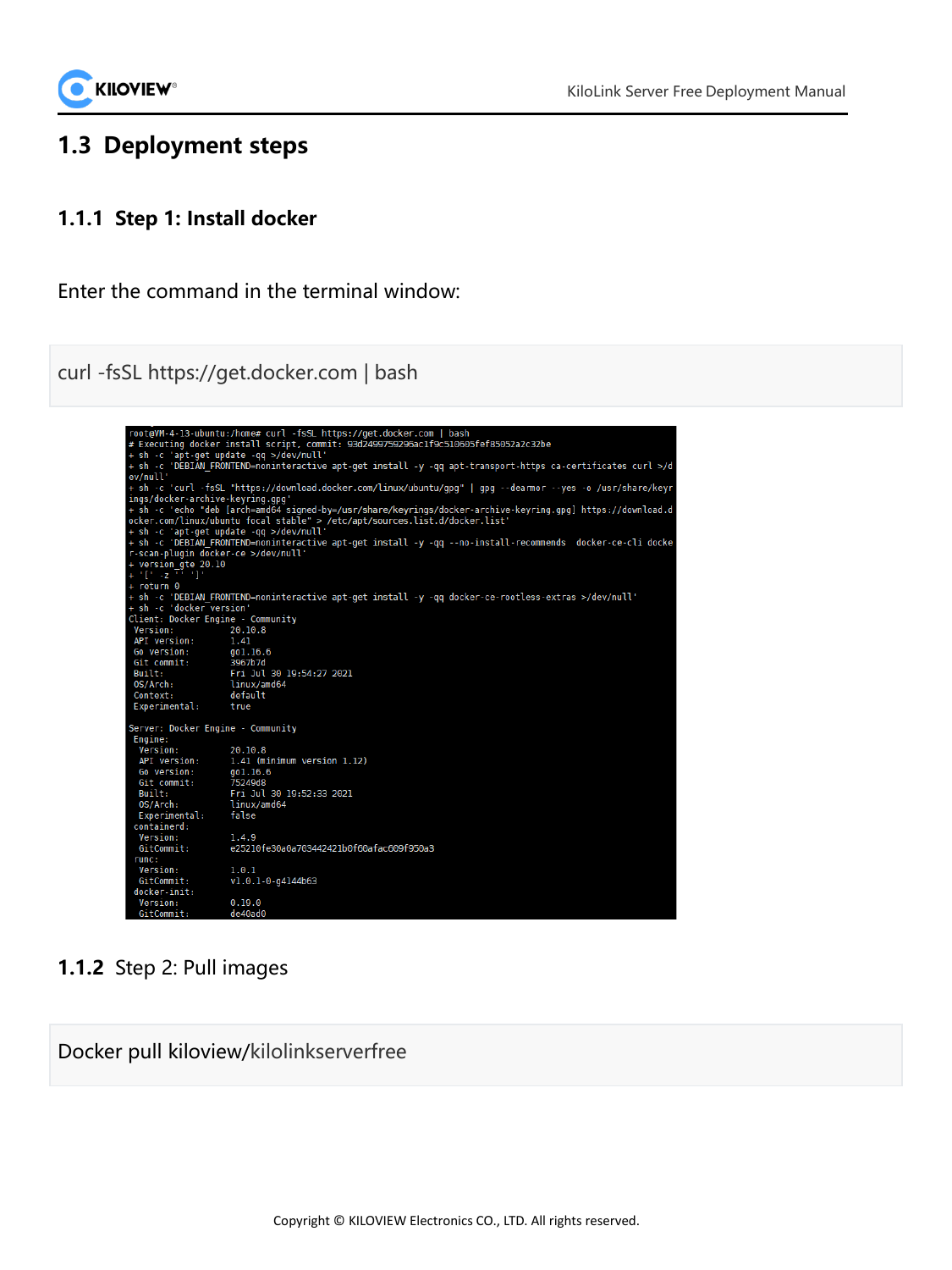



#### **1.1.3** Step 3: Run container

Enter the command in the terminal window:

docker create --restart=always --name kilolinkserverfree -e KLNKPORT=50000 -v

/data:/data --privileged --user root --network host kiloview/kilolinkserverfree

root@kiloview-1:/home/kiloview# docker create --restart=always --name kilolinkserverfree -e KLNKPORT=60000 -v /data:/data --privileged --u<br>ser root --network host kiloview/kilolinkserverfree<br>093504f01528b99fe40ecb7d4c2cc2f root@kiloview-1:/home/kiloview# <mark>|</mark>



#### **Note**

The host mode is used by default, so the host IP is used for deployment by

default.

#### 1.1.4 Step 4: Enable docker

docker start kilolinkserverfree

```
root@kiloview-1:/home/kiloview# docker start kilolinkserverfree
kilolinkserverfree
root@kiloview-1:/home/kiloview# <mark>|</mark>
```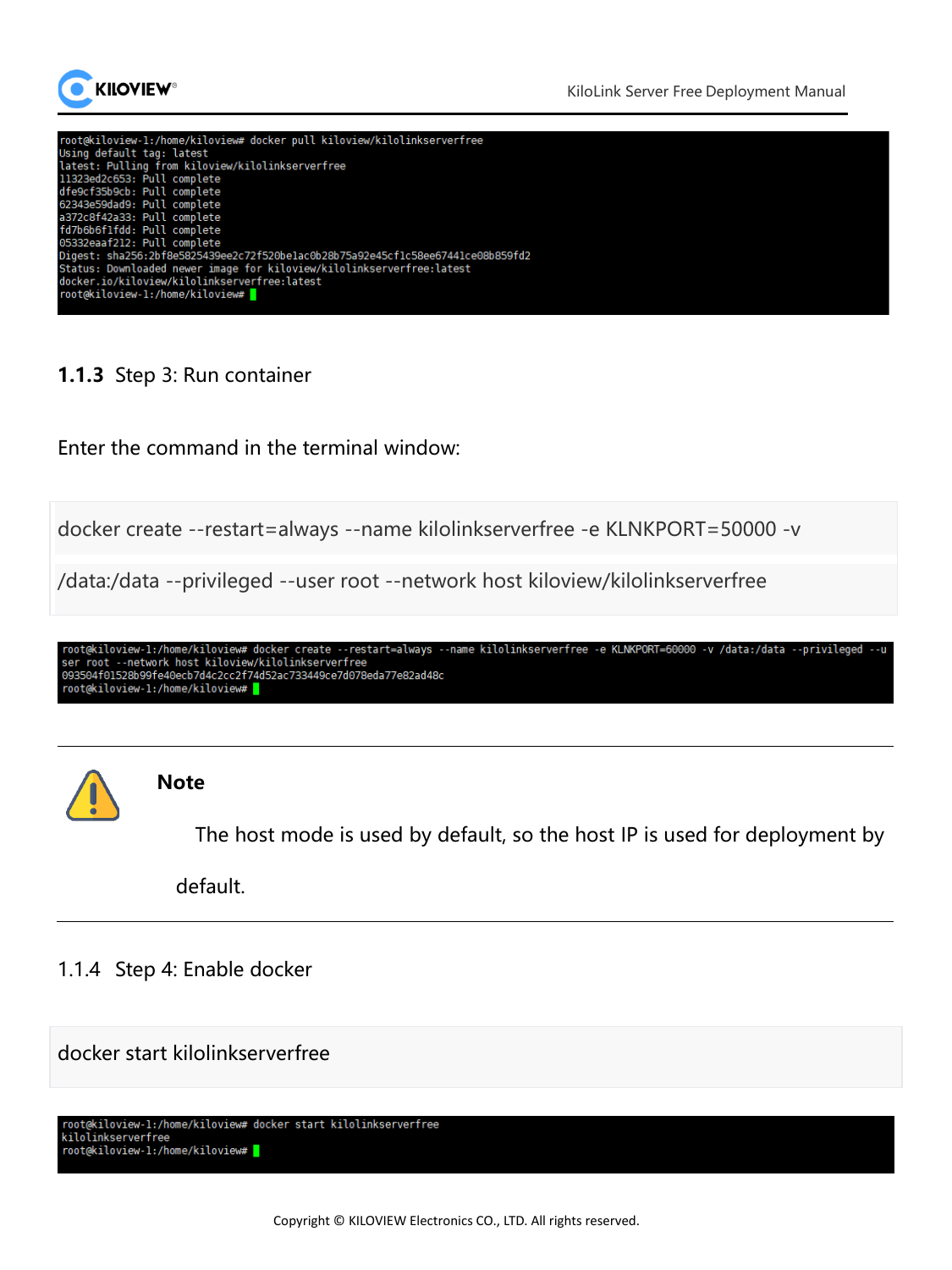

#### **1.1.5** Step 5: Login authentication

Enter "IP address of server: 83" in the browser (Google is recommended), press enter to display the login interface of the KiloLink Server. The username is **admin**, password is **Kiloview001** by default.

| KILOVIEW <sup>®</sup>   KiloLink Server Free |                                                    |
|----------------------------------------------|----------------------------------------------------|
|                                              | Login<br>& Usemame                                 |
|                                              | A Password<br>English<br>$\sim$                    |
|                                              | X Read and Agree «User License Agreement»<br>Login |



KiloLink Server Free.

(3) The port number of the device is 50000.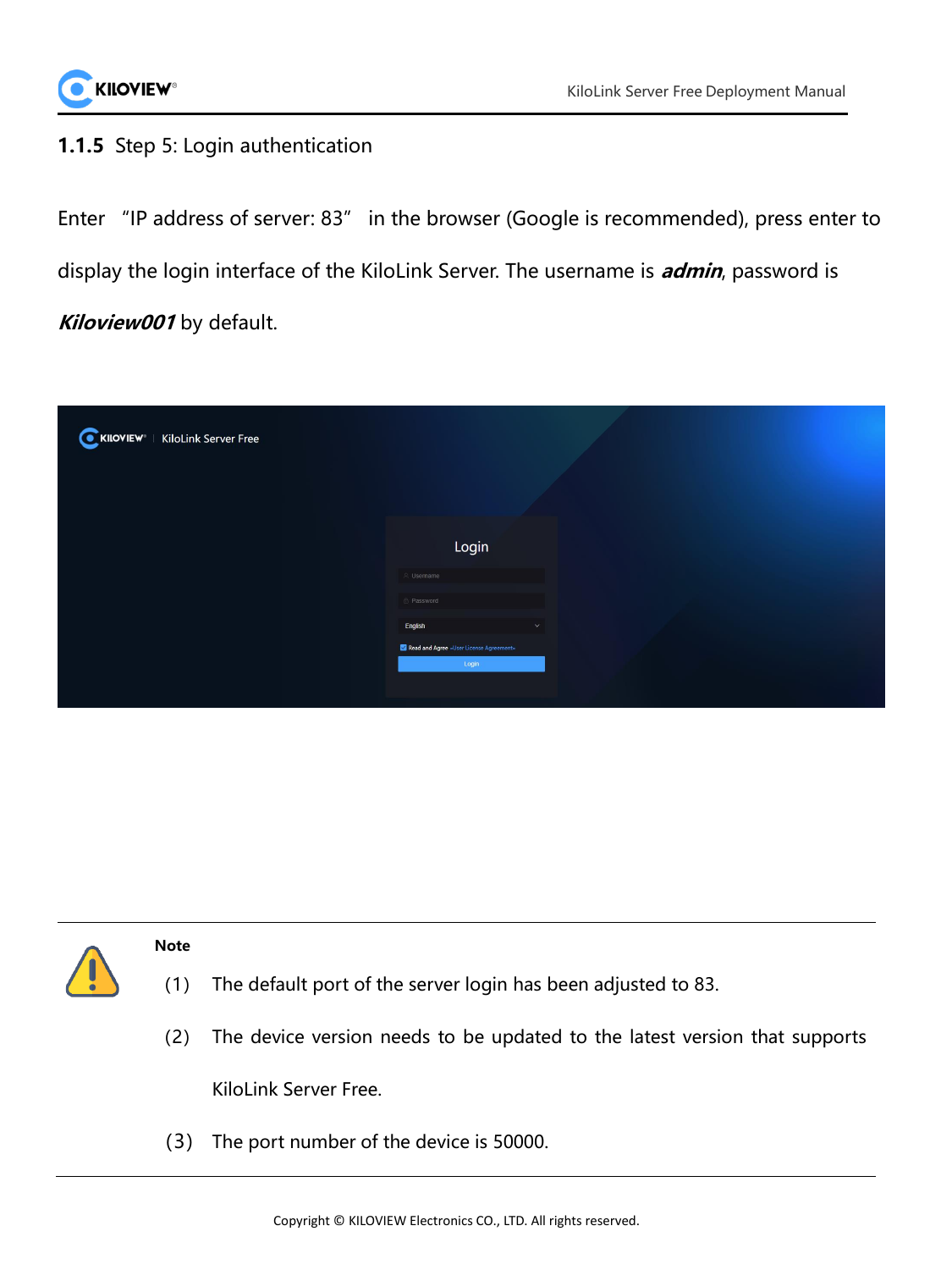

## **2 General questions and solutions**

**2.1 If there is an error message during the deployment process.**

**Solution:**

## **2.2 An error hint during the deployment**

## **Solution**:

Please check the version of your operation system, currently, it only supports Linux64-

bit operating system (Ubuntu  $18.04+$  / Debian  $9+)$ 

1) Check Linux digits: getconf LONG\_BIT

ubuntu@VM-4-5-ubuntu:~\$ getconf LONG BIT 64 ubuntu@VM-4-5-ubuntu:~\$

2) Check the version number of the Linux: cat /proc/version

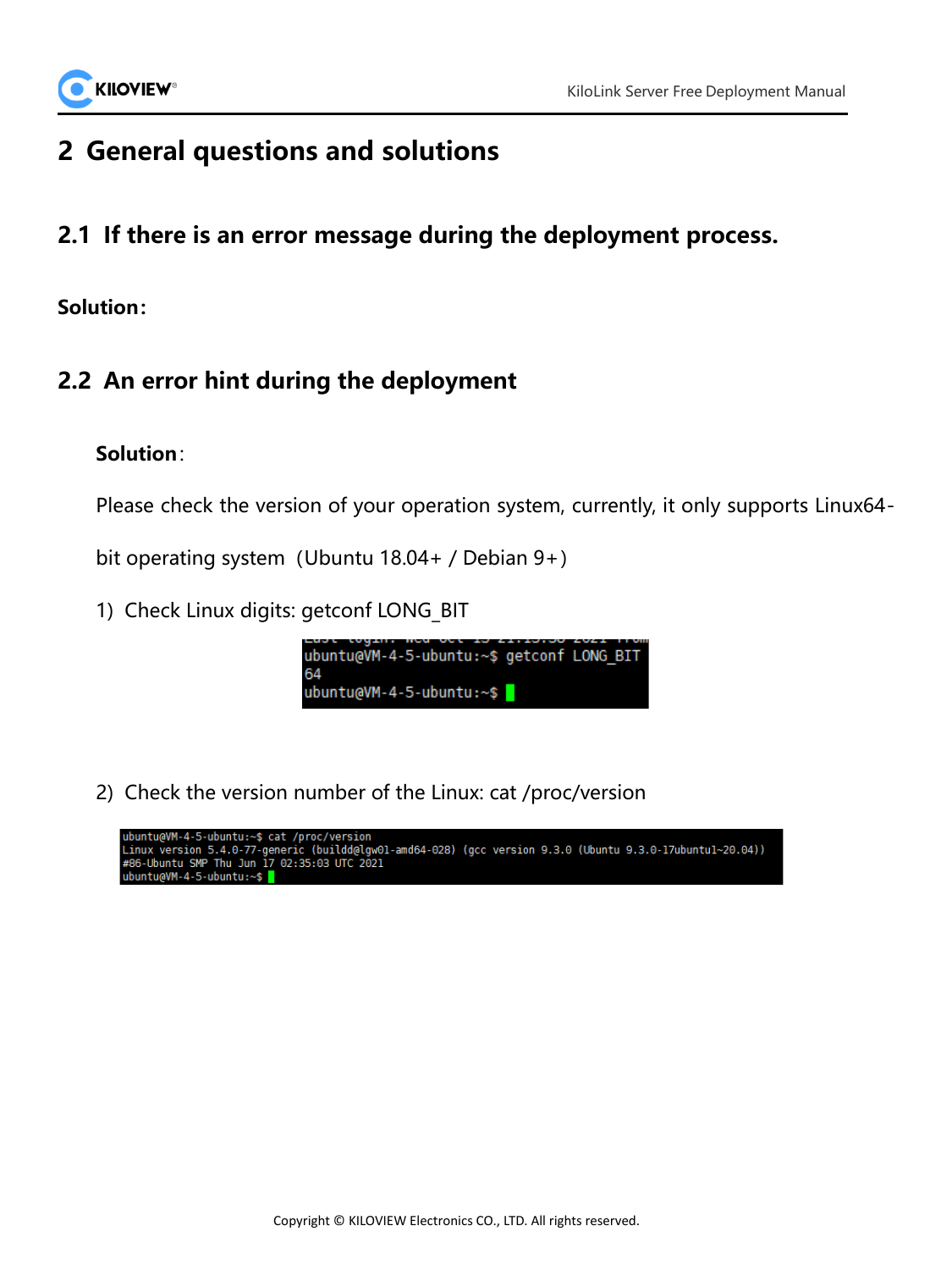

## **2.3 No response for a long time for the installation of the docker**

#### **Solution:**

The process of the installation is relatively slow, please wait patiently. You can use the

command "docker version" to check and confirm whether the installation is successful.

| root@ndi:~/cp data3# docker version |                                          |  |  |  |
|-------------------------------------|------------------------------------------|--|--|--|
| Client: Docker Engine - Community   |                                          |  |  |  |
| Version:                            | 20.10.6                                  |  |  |  |
| API version:                        | 1.41                                     |  |  |  |
| Go version: gol.13.15               |                                          |  |  |  |
| Git commit: 370c289                 |                                          |  |  |  |
| Built:                              | Fri Apr 9 22:47:17 2021                  |  |  |  |
| OS/Arch:                            | linux/amd64                              |  |  |  |
| Context:                            | default                                  |  |  |  |
| Experimental: true                  |                                          |  |  |  |
|                                     |                                          |  |  |  |
| Server: Docker Engine - Community   |                                          |  |  |  |
| Engine:                             |                                          |  |  |  |
| Version:                            | 20.10.6                                  |  |  |  |
|                                     | API version: 1.41 (minimum version 1.12) |  |  |  |
| Go version: gol.13.15               |                                          |  |  |  |
| Git commit: 8728dd2                 |                                          |  |  |  |
| Built:                              | Fri Apr 9 22:45:28 2021                  |  |  |  |
| 0S/Arch:                            | linux/amd64                              |  |  |  |
| Experimental: false                 |                                          |  |  |  |
| containerd:                         |                                          |  |  |  |
| Version:                            | 1.4.4                                    |  |  |  |
| GitCommit:                          | 05f951a3781f4f2c1911b05e61c160e9c30eaa8e |  |  |  |
| runc:                               |                                          |  |  |  |
| Version:                            | $1.0.0$ -rc $93$                         |  |  |  |
| GitCommit:                          | 12644e614e25b05da6fd08a38ffa0cfe1903fdec |  |  |  |
| docker-init:                        |                                          |  |  |  |
| Version:<br>0.19.0                  |                                          |  |  |  |
| GitCommit:                          | de40ad0                                  |  |  |  |
| root@ndi:~/cp data3#                |                                          |  |  |  |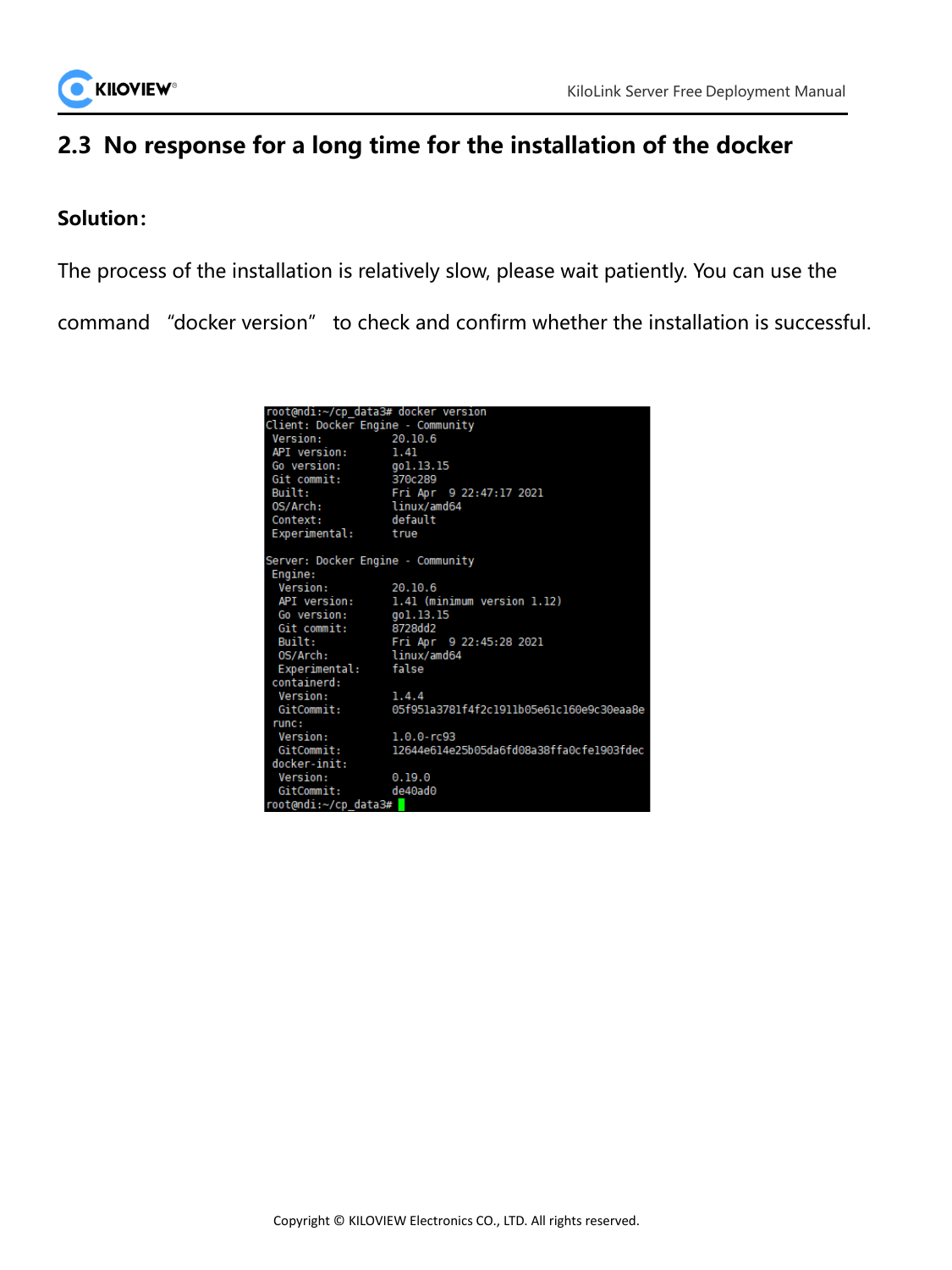

## **2.4 Fail to pull the image**



#### **Solution:**

To pull the image, you need to get the image files via the internet. If the network delay is high or you cannot connect to the internet, please check whether the network is smooth by pinging an external website.